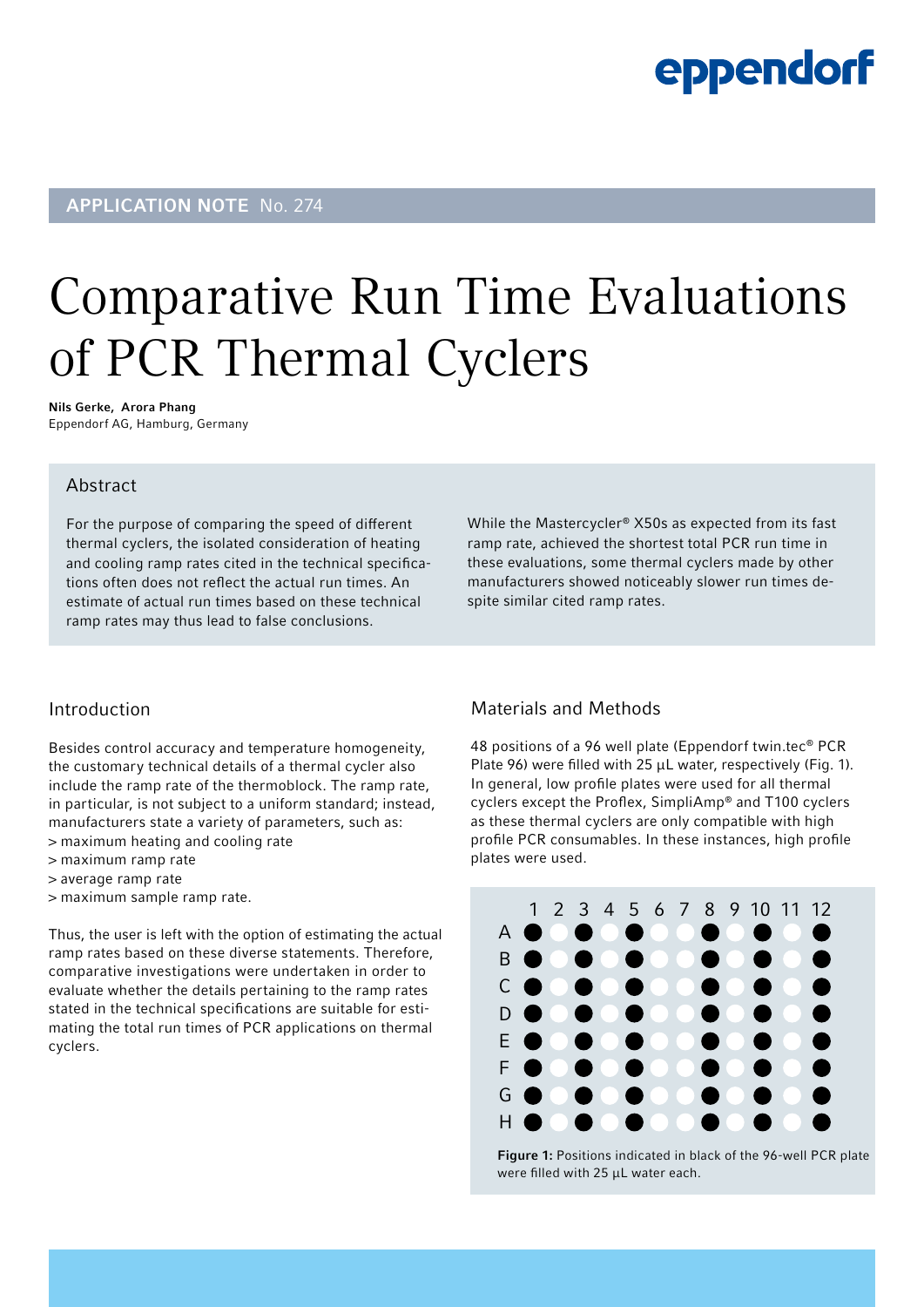## **eppendorf**

The plate was subsequently sealed with the Heat Sealing PCR Film (Eppendorf), centrifuged for 1 min at 500–1000 ×g, placed into the thermal cycler and subjected to a standard 3-step PCR program (Fig. 2).

The run times were determined for the Mastercycler® X50s, Mastercycler® X50l, Mastercycler® nexus gradient, and nine competing thermal cyclers. In cases where the respective thermal cycler software allowed for different temperature control modes or reaction volume settings, the fastest ramping speed and/or the lowest volume setting were chosen.

Measurement of total run time was initiated immediately following commencement of the first temperature step. and it ended immediately after the temperature of the final step had been reached. These measurements were performed on only one device per model. However, the measurements were verified through multiple repeats on the same device performed on different days and time. The data reported in this paper was randomly chosen among the set of measurements performed for each thermal cycler model respectively. For thermal cyclers that record and save a detailed run protocol, it was possible to determine the total run time following completion of the run by consulting the records.

Apart from the Mastercycler® X50 and Mastercycler® nexus models, whose run protocols may be exported as pdf files for documentation purposes subsequent to the run (Fig. 3), a detailed, exportable record could be obtained from only three of the competing thermal cyclers.



Figure 2: 3-step PCR program for run time determination. A - Start of run time measurement

B - End of run time measurement

|                                                                                                                                                 |                            |                                                                                        |                                                                                                                  |                                                                               | eppendorf         |
|-------------------------------------------------------------------------------------------------------------------------------------------------|----------------------------|----------------------------------------------------------------------------------------|------------------------------------------------------------------------------------------------------------------|-------------------------------------------------------------------------------|-------------------|
|                                                                                                                                                 |                            | Program run protocol                                                                   |                                                                                                                  |                                                                               |                   |
|                                                                                                                                                 | <b>Program properties</b>  |                                                                                        |                                                                                                                  |                                                                               |                   |
| Program<br>Last edited by<br>Run identification<br>User                                                                                         |                            | Total run time<br>(anonymous), 2017-03-27 12:36:39<br>Totalruntime 2<br>(unknown user) |                                                                                                                  |                                                                               |                   |
|                                                                                                                                                 | Header                     |                                                                                        |                                                                                                                  |                                                                               |                   |
| Lid temperature<br>Energy-saving mode<br>Temperature mode<br><b>Block settings</b><br>Heating rate limit<br>Cooling rate limit<br>Release state |                            | $105^{\circ}$ C<br>On<br>Fast<br>Anv<br>Off<br>Off<br>Not released                     |                                                                                                                  |                                                                               |                   |
| #<br>1                                                                                                                                          | <b>Steps</b><br>95.0       |                                                                                        | 02:00                                                                                                            | Temp. [°C] Temp. Inc. [°C/cycle] Time [min] Time Inc. [min/cycle] Ramp [°C/s] | max               |
| $\mathbf{3}$                                                                                                                                    | 2 95.0<br>60.0<br>4 72.0   | 0.0                                                                                    | 0.0 00:15<br>00:15<br>$0.0\qquad 00:30$                                                                          | 00:00<br>00:00                                                                | max<br>max<br>max |
| 5<br>6                                                                                                                                          | .<br>72.0<br>10.0          | 30x                                                                                    | 01:00<br>mage.                                                                                                   |                                                                               | max               |
|                                                                                                                                                 | <b>Protocol properties</b> |                                                                                        |                                                                                                                  |                                                                               |                   |
| Cycler name:<br>Serial number:<br>Software version:<br>Last verification:<br>Auto Restart:<br>Program start:<br>Pogram end:                     |                            |                                                                                        | Mastercycler X50s<br>6311F0000069<br>0.32.0<br>2017-03-23<br>Off<br>2017-03-27, 12:36:44<br>2017-03-27, 13:17:42 |                                                                               |                   |

master X<sub>1</sub> User: (unknown user). The *section* is settings, is not displayed in this section). information, e.g. user, program details and additional cycler Figure 3: Screenshot from a Mastercycler X50s run protocol, exported as pdf file, from the instrument software (additional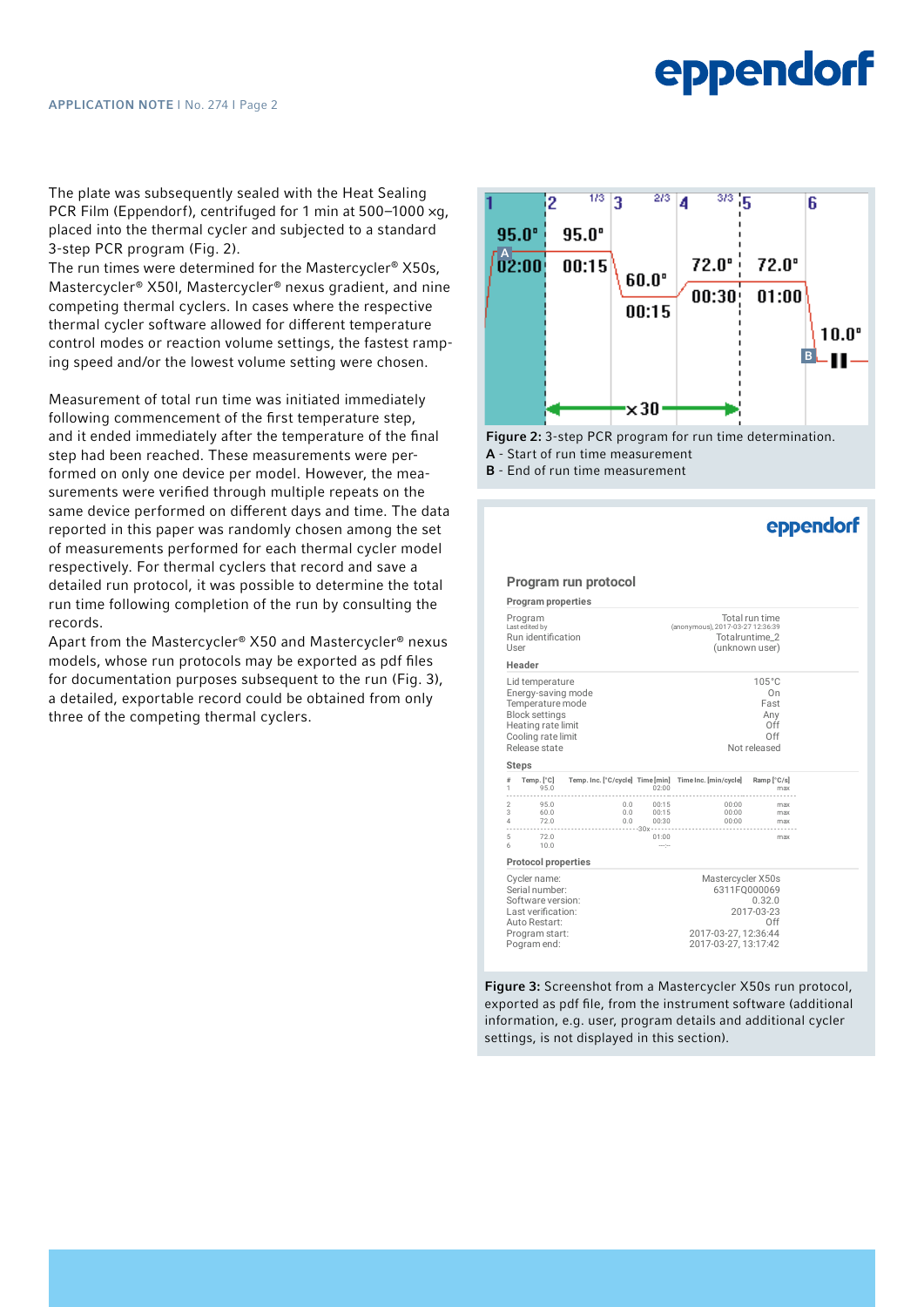### Results and Discussion

The evaluation of the ramp rates stated by the manufacturers, in comparison with the empirically determined run times, highlighted the fact that isolated consideration of ramp rates in accordance with technical data is not suitable for the reliable prediction of the actual run time of a PCR program (Tab. 1).

On one hand, the thermal cycler Mastercycler X50s (silverblock) showed, as expected, the shortest total PCR run time, in accordance with the fast ramp rate cited. On the other hand, the run times of certain competing thermal cyclers were considerably longer than would be expected from the ramp rates stated in the manufacturers' technical specifications.

Slight variances in time taken to complete a PCR may exist due to environmental factors (e.g. room ambient temperature, device placement, etc.). However, multiple repeat runs have confirmed these differences to only be within a few seconds range (full data not shown in this paper). Thus, while the results reported in Table 1 were randomly chosen from a set of measurements for each thermal cycler, each data is representative of the performance of each respective cycler.

It is evident that the thermal cyclers Veriti® Fast, SimpliAmp® and T100 were considerably slower in their actual PCR run times than the Mastercycler nexus gradient, despite the fact that the respective manufacturers had cited faster ramp rates for these thermal cyclers in their technical specifications. Similarly, thermal cyclers TAdvanced S, TAdvanced and SureCycler® all which were cited to have higher ramp rate than Mastercycler X50l also take longer to complete a similar PCR protocol. Furthermore, when comparing thermal cyclers with the same ramp rate (e.g. Mastercycler X50l, PeqSTAR, Proflex® and C1000), there was obvious difference in total PCR run time.

### Conclusion

These comparative investigations have shown that the isolated consideration of ramp rates often bears limited meaningfulness and may even lead to false conclusions with regards to the estimation of the actual PCR run time of a given thermal cycler.

For accurate evaluation of the ramping performance of a thermal cycler it is imperative that the manufacturer makes the information of all relevant parameters, e.g. detailed description of selectable temperature control modes, available to the user. When considering thermal cycler speed,

Table 1: Total run time of a standard 3-step PCR protocol using the fastest settings possible in the instrument software. Due to diverse manufacturers' statements of ramp rates, only the maximum ramp rate which could be found according to the technical data for an instrument is presented here.

| <b>Thermal cycler</b>          | <b>Run time</b><br>[hh:mm:ss] | Ramp rate<br>accord, to techn.<br>data $[°C/s]$ |
|--------------------------------|-------------------------------|-------------------------------------------------|
| Mastercycler X50s              | 00:39:29                      | 10                                              |
| Mastercycler X501              | 00:45:02                      | 5                                               |
| <b>TAdvanced 96S</b>           | 00:47:05                      | 8                                               |
| PegSTAR 96X                    | 00:47:10                      | 5                                               |
| TAdvanced 96                   | 00:47:37                      | 6                                               |
| C1000                          | 00:49:18                      | 5                                               |
| SureCycler 8800                | 00:50:33                      | 6                                               |
| Proflex (96-well)*             | 00:50:54                      | 6                                               |
| Mastercycler nexus<br>gradient | 00:51:15                      | 3                                               |
| Veriti Dx Fast                 | 00:56:06                      | 5                                               |
| SimpliAmp*                     | 00:56:44                      | 4                                               |
| T100*                          | 01:03:52                      | 4                                               |

\* Performed in high profile twin.tec plate because the cyclers cannot accommodate low profile plates.

It can be assumed that the following parameters contribute strongly to the observed discrepancies:

- > For the different thermal cyclers the maximum ramp rates stated in the technical manuals are reached for different periods of time during the ramping process from one temperature to the next – possibly for only a short time during each ramping phase for certain thermal cyclers.
- > Temperature control modes or reaction volume settings may also exert considerable influence on ramping behavior [1]. This may even lead to the need to re-optimize a reaction following the transfer of a PCR system from one thermal cycler to another [2].

especially when the objective is faster PCR completion or the ability to run more number of PCR per day, a comparison of total run times between different cyclers will be vastly more accurate.

Besides consideration of the technical data, for the purpose of an all-encompassing assessment of the performance of a thermal cycler it is strongly recommended to test the instrument in a demo-setting with regards to hardware, software and PCR applications.